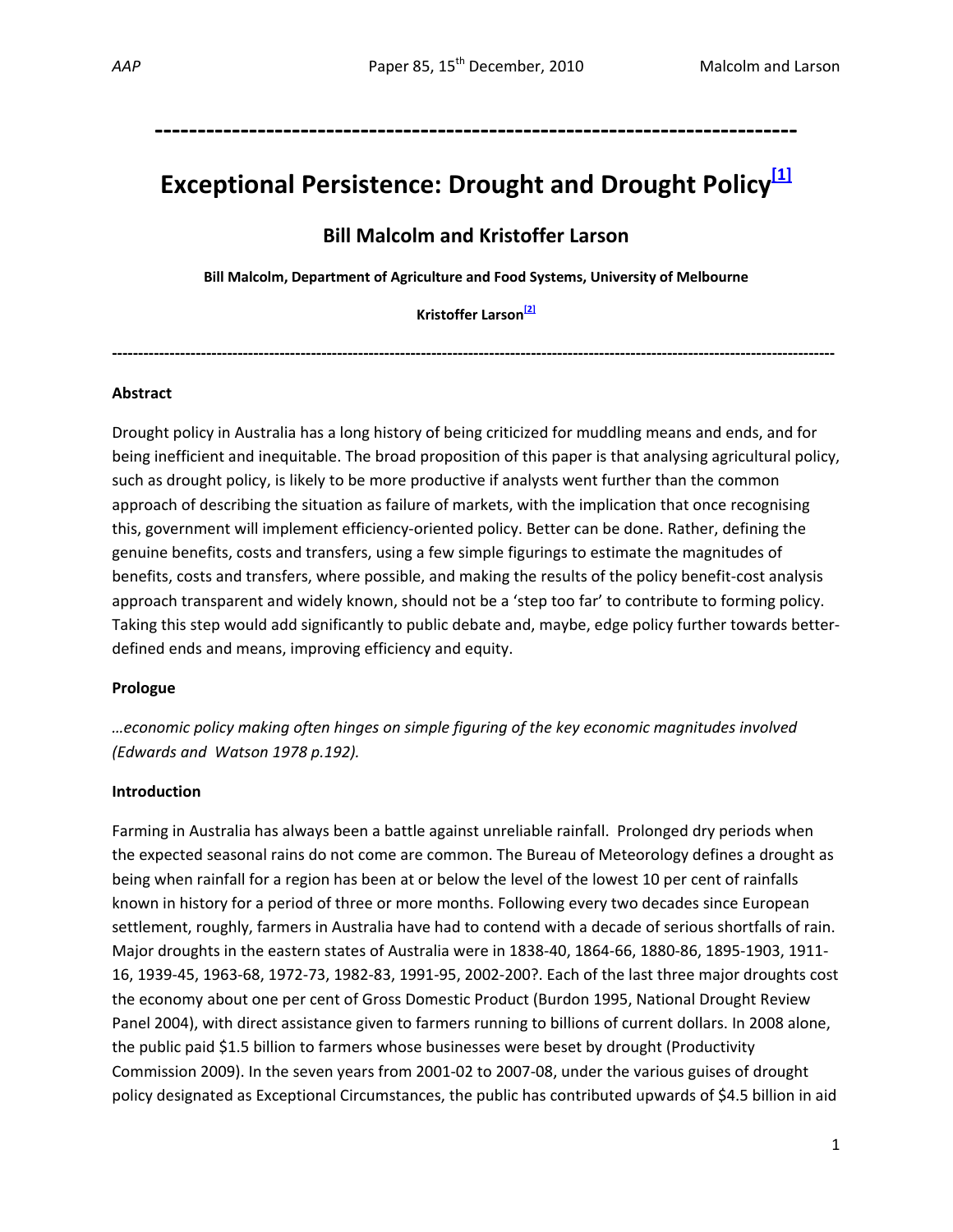to people running businesses affected by drought (Productivity Commission 2009). Most of this financial support was made as either direct payments to households suffering serious decline in net cash flow or subsidies of interest payments on farm debt.

Despite the extent of public assistance, the majority of farmers manage the risk of drought, in various ways, without help from the public – though the farm businesses that do not receive assistance are affected by those that do. The consequences of risky and uncertain events affecting people running businesses in agriculture are managed in three ways:

- By the private entrepreneur internalising the costs into the way they run their farm system;
- By private entrepreneurs selling the risk (not the uncertainty) to risk takers in the economy through insurances and price risk management mechanisms;
- By the public, as in the case of natural disaster relief arrangements. Or, by the public using its powers of coercion and taxation to protect activities from competition, or to subsidise inputs or outputs or provide direct income payments or tax relief to farmers.

The complication is that of these three categories of actions to manage risk affects the other. What is done on farms is directly a function of things the public does that affect private opportunities and choices on the farm and in the risk markets. In assessing the benefits and costs of public provision of risk management services, the opportunity losses—the benefits of private activity from managing risk and grasping opportunities that are created by drought which are missed because of the public intervention—have to be counted as a direct cost of the public intervention in drought risk management. This will give a more comprehensive picture of the efficiency impacts on the economy of proposed policies, than does standard market failure analysis, albeit, sometimes accompanied by financial, not economic, analysis of drought assistance.

It is not possible to understand risk and its management in farming in Australia without appreciating the nature and structure of agriculture, and the role of the structure of the farm business population in harnessing the involvement and support of the public sector to ameliorate the consequences of risks in agriculture. A large proportion of Australia's farm population produce a small proportion of the total value of production. Around 50 per cent of farmers produce 10 per cent of the value of output, or 30 per cent of farmers produce more than 80 per cent of value of output (Productivity Commission 2009). Even then, most drought assistance measures provide nothing to 70 per cent of farm businesses and disadvantage the best of these, to the advantage of those operators of the 30 per cent of farm businesses that receive drought assistance and are arguably least well‐suited to operating in the risky environment that characterizes agriculture in Australia (Productivity Commission 2009).

Underwriting some of the risk of drought in farming in Australia by the public is consistent with the declining importance of agriculture as a proportion of Australia's GDP and a corresponding declining concern in public policy formation with efficiency objectives. Arguably, agricultural policy through history has mostly been about income redistribution. The redistributive, welfare-based drought policy, where income is redistributed to farmers in drought despite them having considerable assets, and in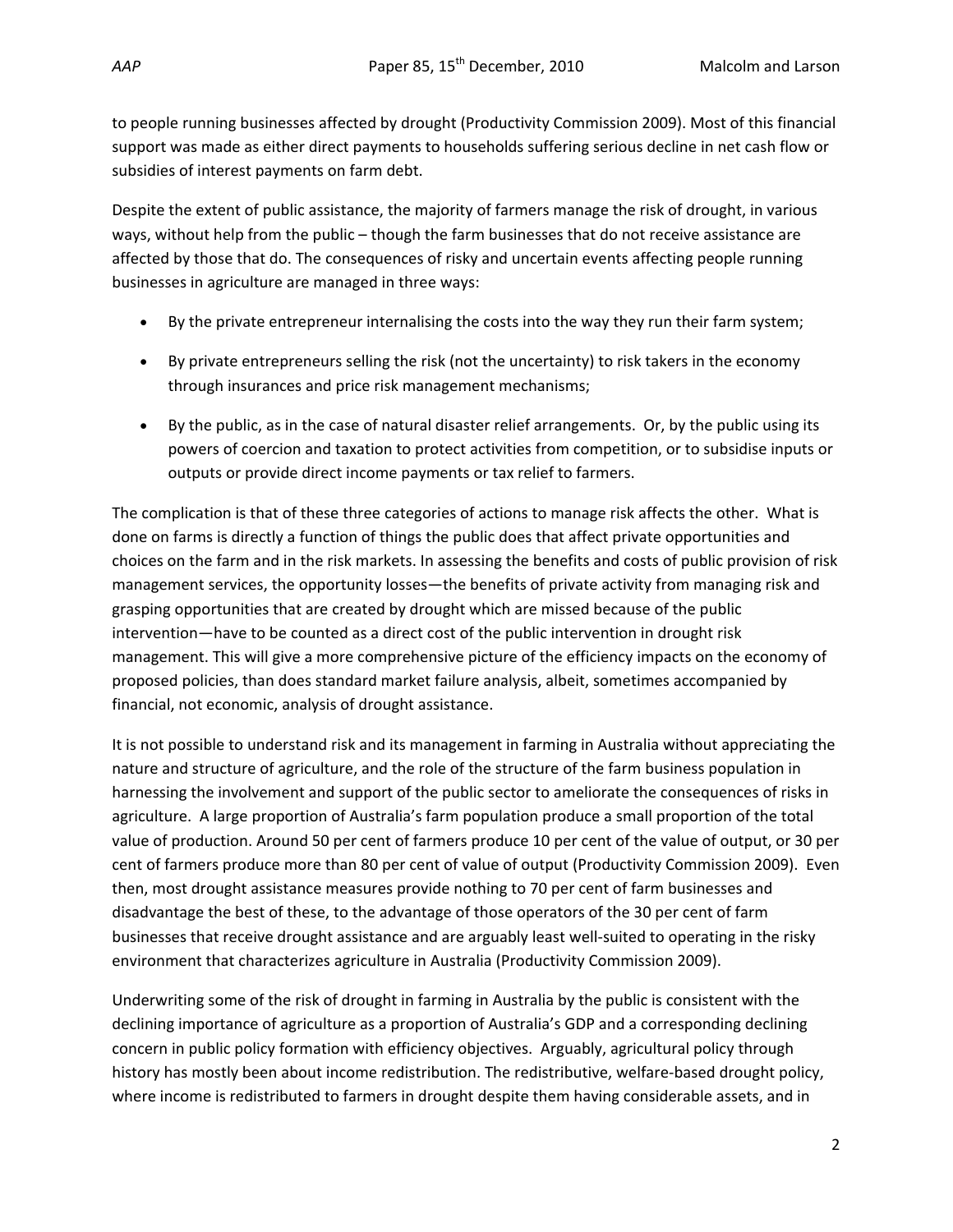complete disregard for and counter to efficiency concerns, is consistent with this change in Australian public life to providing welfare to people with middling levels of net worth (this happens in non‐ agricultural areas of Australian life too). If equity concerns were put aside, as appears to be the case, pursuing welfare aims by using direct income payments instead of distorting input subsidies, to the extent that direct welfare payments are likely to be less distortionary than interest and other input subsidies, would be seen from an efficiency perspective as progress, of a sort.

The proposition put in this paper is that analysing and informing debate about drought policy by noting the absence of any failures in markets for risk and finance and hoping that public‐spirited governments wedded to the neo-classical economic paradigm will respond accordingly, is not an approach that has made much headway when it comes to changing drought policy to make it more effective, efficient and equitable. Emphasizing all of the efficiency effects by identifying all of the benefits and costs of specific policy measures, and identifying and making known the directions and size of the redistributions, who gains and who loses, will do more to improve policy debate and possibly even improve policy than just starting and finishing with market failure arguments.

This type of analysis, including a comprehensive benefit cost analysis and review of distribution implications is not undertaken usually. Note: 'comprehensive' benefit cost analysis means considering all benefits and costs; often, financial costs to governments and transfers to beneficiaries are identified and this is treated as though it has something to do with the economic analysis known as benefit cost analysis.

## **Exceptional Circumstances Drought Policy**

Eastern Australia suffered drought in 1994‐95 with rainfall in the lowest 5 per cent of recorded rainfall for some places. Pasture supply and yields of crops were the lowest or second lowest in the 100‐year record. Under political pressure, the government brought in an Exceptional Circumstances approach for drought policy. The principles setting out and conditions justifying help being given to farmers were defined in the Drought Exceptional Circumstances

1994‐95.This provided business and welfare support for farmers. Under these arrangements, farmers experiencing exceptional adverse events could be eligible for subsidies on interest on their debts and various other forms of financial assistance. For example, eligibility for the equivalent of unemployment benefits, with concessional assets tests allowances and annual earnings allowances.

The criteria for exceptional circumstances were that the drought circumstances prevailing had to be rare and severe events: rare being a 1 in 20 year event, and severe being either more than 12 months or at least 3 consecutive failed seasons, depending on the nature of the production system being considered. The National Drought Policy defined the economic circumstances in terms of the following criteria: meteorological conditions; agronomic and stock conditions; water supplies; environmental impacts; farm income levels; and scale of the event. The event also had the criteria that it could not be planned for as part of a farmers normal risk management strategies and it must not be part of a long-term structural adjustment. When these criteria constituted a rare and severe state of affairs, the exceptional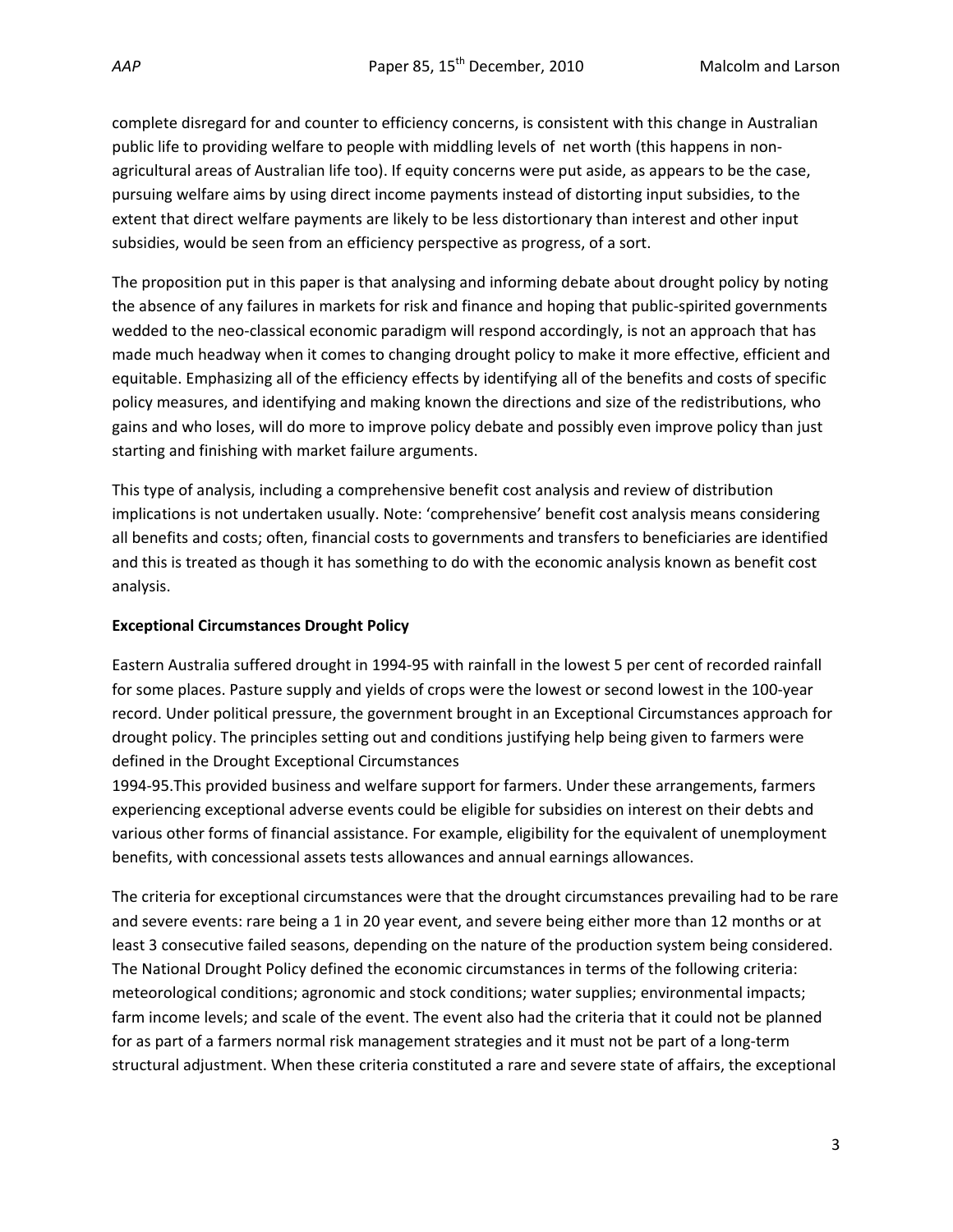circumstances provisions could be utilized and continued until the climatic and agronomic conditions returned to 'normal'.

Exceptional Circumstances (EC) in 1997 brought other risks into consideration ‐ pests, disease, frosts, and waterlogging became part of the EC evaluation. Next came the Commonwealth Government's Agriculture—Advancing Australia package. In this set of arrangements, exceptional circumstances were defined as being beyond the scope of normal risk management in which the government should provide assistance. In 1999, the Commonwealth and States agreed:

- the event, or events, must be rare and severe;
- the effects of the event, or events, must result in a severe downturn in farm income over a prolonged period; and
- the event must not be predictable or part of a process of structural adjustment.

The main forms of assistance to farmers affected by drought under the EC program are:

- income support; unemployment benefits with concessional assets test and annual earnings allowances of up to \$20,000 per year
- interest rate subsidies (50 per cent in the first year and 80 per cent in subsequent years, up to \$500,000 over five years)
- support for irrigators and dryland farmers in the Murray-Darling Basin affected by reduced water allocations.

Operationally, 'Exceptional Circumstance' provisions became so widely applied that it is aptly described as applying to normal commercial drought risk, despite stated policy intent to the contrary. Consider the following :

Over the 17 years of the National Drought Policy some areas have been EC declared for 14 years, and many areas of Victoria, Queensland and New South Wales have been drought declared under an EC declaration for at least 8 years.

- Between 2003‐2008, around 50 per cent of all agricultural land was EC drought declared.
- Between 1992-1997, 30 per cent of all agricultural land was EC declared.
- Between 1998‐2002, 5 per cent of all agricultural land was EC declared.

All the above results eventuated despite:

• The average area of agricultural land experiencing exceptionally low rainfall or exceptionally low soil moisture (exceptional being in the bottom 5th percentile of historical records) ranging from 3‐14 per cent for rainfall and 3‐12 per cent for soil moisture.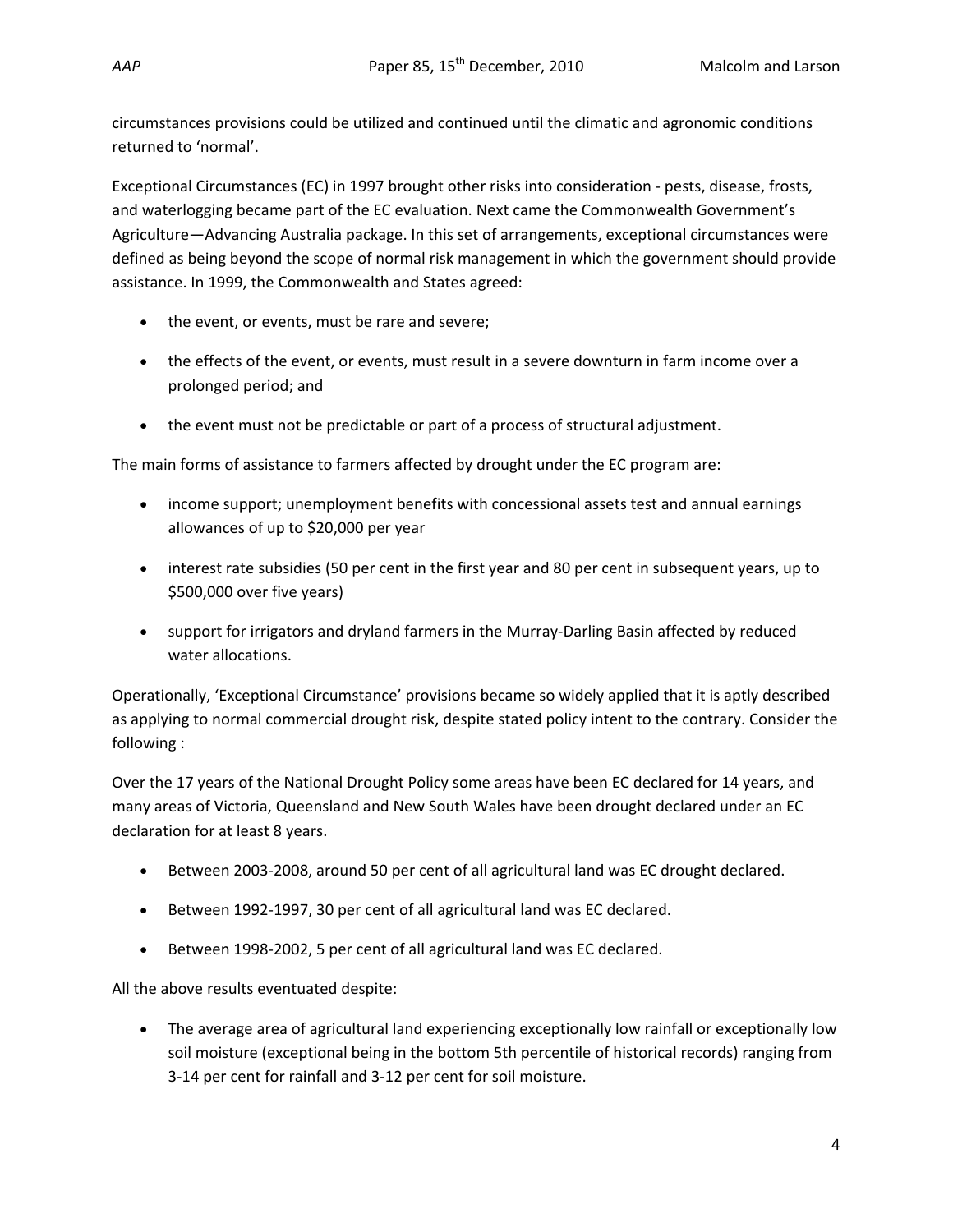• 70-80 per cent of farmers managing without drought assistance from the public (Productivity Commission 2009).



Source: DAFF 2009



Percentage of agricultural land EC declared, 1992-2008

Data source: BRS (2008 unpublished).

Imagine if it had been known in the early 1990's that the EC policy would have had the above results and further, that by 2009, the Productivity Commission and the National Farmers Federation would both be advocating that the two main provisions of EC policy—the lines on maps demarking the existence of administrative drought or not, and interest rate subsidies—should be done away with, whilst endorsing the continuation of some welfare based components of drought assistance for a defined limited time.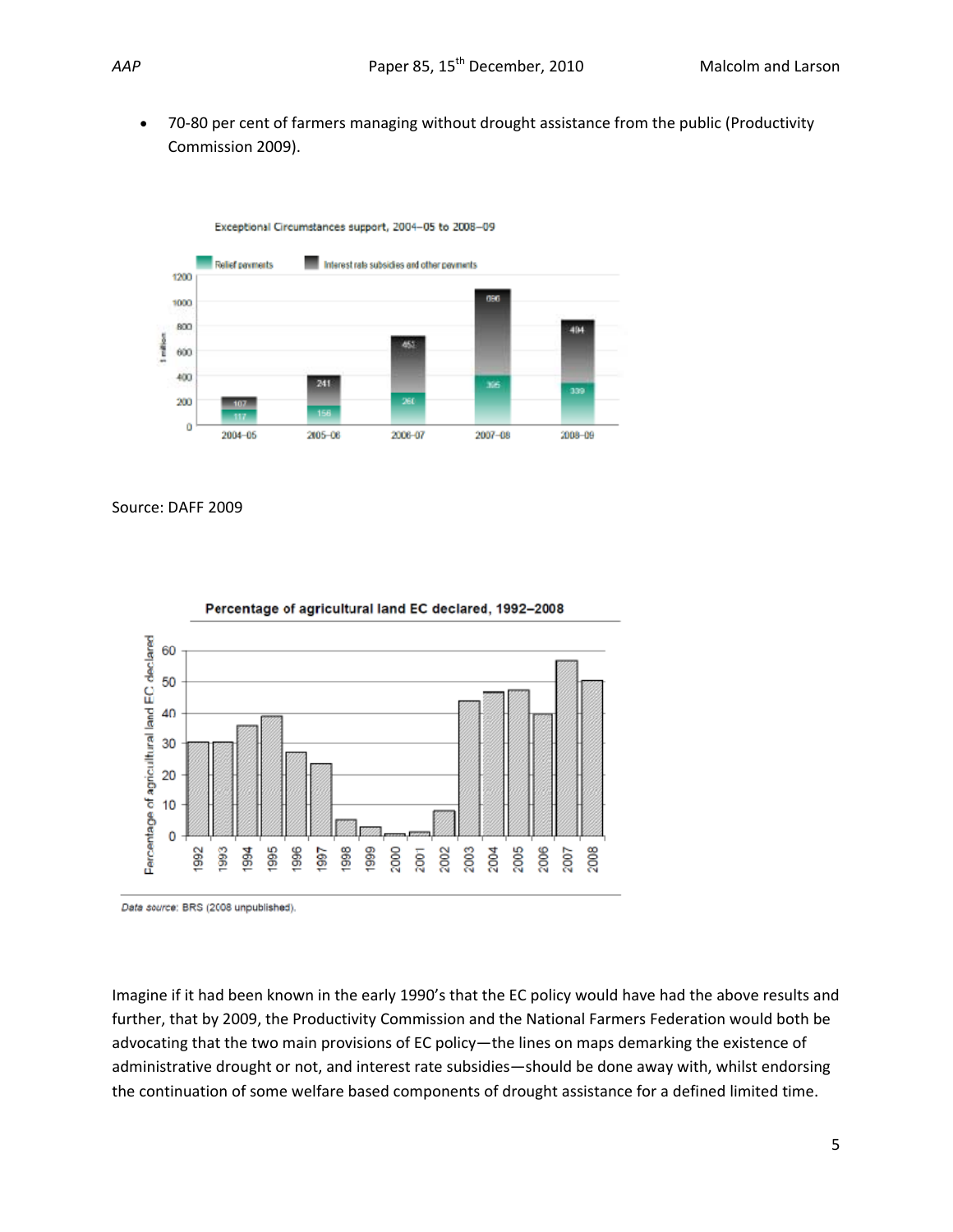## **Analysis for Policy Advice**

Paretian welfare economics dictates that efficient resource allocation requires perfect competition. In practice, the first‐best solutions are something only to be imagined, with only significantly 'lesser‐best' solutions attainable. As Lipsey and Lancaster (1956) established (Blaug 1970, p.609):

If there are at least two markets in which the optimum conditions are not satisfied, then a policy change *designed to break down the imperfections in one of these two markets cannot be justified on Paretion welfare grounds.*

Recognizing that all acceptable policy solutions are practical compromises puts policy interventions about farm risk a long way down the list from first-best.

The standard economic efficiency critique of drought policy focuses on:

(i) whether market failures exist that require government intervention

(ii) on the costs of resource misallocations that are caused by the misrepresentation of risksignals and the distortions of risk management incentives

(iii) on the opportunity cost of the public resources used to help bear the private cost of drought risk.

In what follows, the focus of the discussion is on the use of market failure, or more precisely, the absence of market failure, arguments to make the case the public should not underwrite private drought risks.

## *Market failure*

There are several well known and major sources of market failure, such as the cases of public goods, externalities and asymmetric information. Identifying whether or not there is a market failure is the usual first step taken in considering policy responses to an economic question, such as the role of public drought policy. For example, the concessional loans and interest subsidies of drought policy has long been criticized because it is a case of government intervening in financial markets when there is not a financial market failure that justifies the government intervention (for instance Freebairn 1983).

The 'identify a market failure'—or lack of it—approach to policy is a place to start when thinking about policy, but if that is all that is done then this does not take us far enough. The essence of the criticism by Seiper (1979) of the Green Paper on Rural Policy (Harris *et al* 1974), and other policy analyses, can be paraphrased:

To identify to government that the market is not working well, in the hope that this will provide sufficient motivation for corrective policy action to be embraced and pursued, because it is considered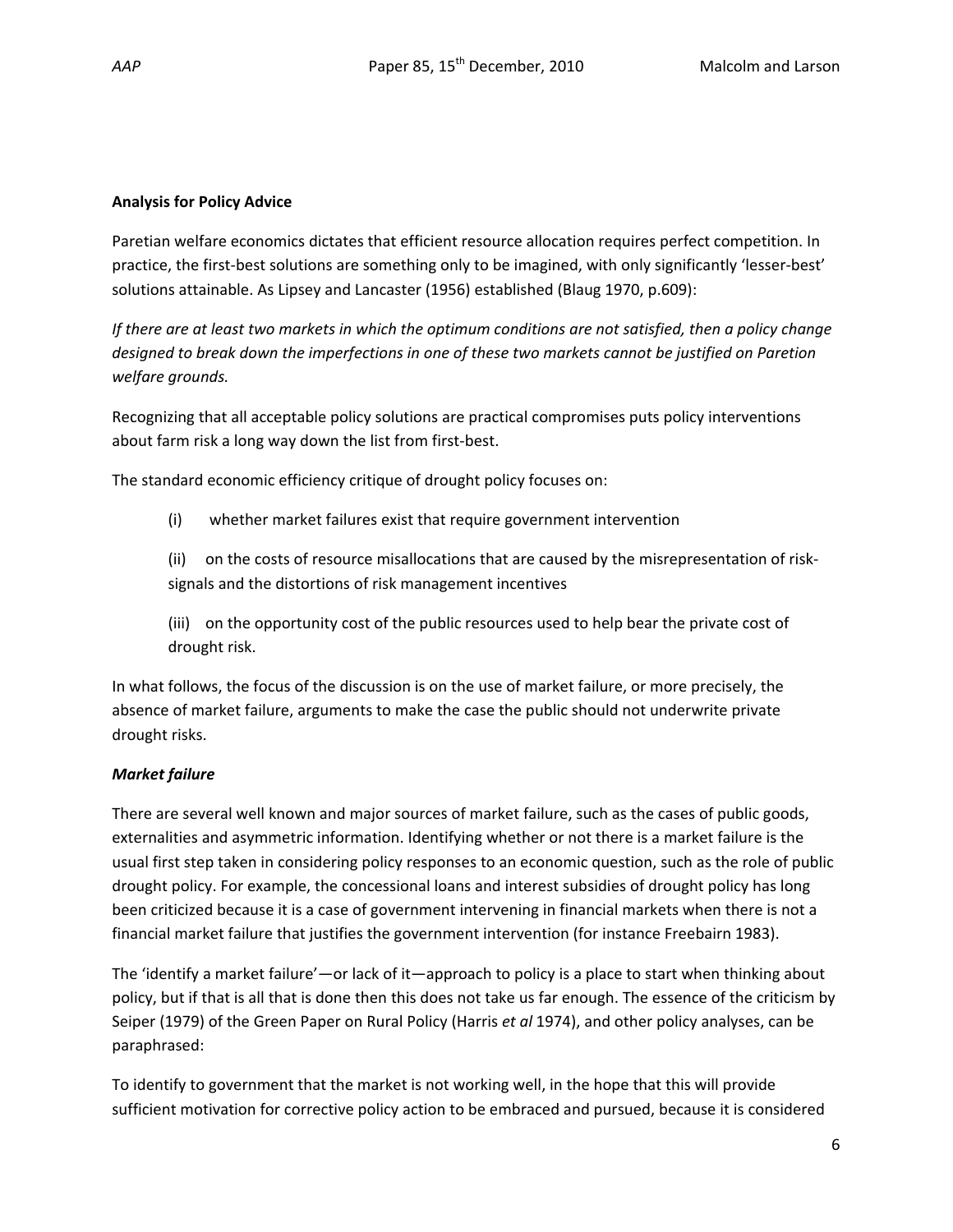that governments are primarily motivated to pursue social welfare aims which can be brought about by the efficiency models of pure and perfect competition, is noble but naïve, and alone, is likely to add less to the case for policy change than would benefit‐cost analysis and distributional analysis.

Markets failing to produce some goods is a necessary condition for government intervention, but this alone is not sufficient to justify intervention. The standard market failure representation describes situations where markets without public intervention may not produce optimal results, with no insight about whether or not the problem would be worth fixing; or, if it was fixed, who would gain and who would lose. Conventional economic reasoning holds that the decision to intervene has to be based on the expectation that the benefits of intervening are likely to exceed the cost, including the opportunity cost of public funds. The way the costs and benefits are shared is a question of equity – something to be sorted out in the democratic processes. However, this democratic 'sorting out' ought to be as fully informed as possible; this should mean voters being supplied with information about how changed policy can enhance efficiency (market failure and imperfection cases) plus information about benefits, costs and transfers, and gainers and losers.

Sometimes, market failure is defined to encompass not only the transaction costs cases such as externalities, public goods, and asymmetric information, but also what are more accurately violations of the theoretical conditions of pure or perfect competition (Godden 1997). The pure competition case holds that the activities of producers and consumers are small relative to the size of the market and cannot influence price of goods and services. Perfect competition requires that all factors must be perfectly mobile so that supernormal profits are eliminated, returns to scale must be constant, and all economic agents have perfect knowledge of available alternatives (Blaug, 1970, p.600).

Hence it can be useful to distinguish different forms of market failure. There is market failure that relates directly to transactions costs such as public goods, externalities and asymmetric information, where the desired situation does not exist because the benefits are less than the costs of making this outcome happen. There are also situations that violate the theoretical conditions of perfect competition and result in markets producing undesirable outcomes because of imperfect competition, such as natural monopoly, barriers to entry preventing competition, and factor immobility. These latter imperfections leading to poor efficiency outcomes are a different type of market inadequacy to the sub‐ optimal outcomes that are caused by transaction costs causing costs to exceed benefits (Godden 1995, p.35), and require different analyses and policy responses.

There is school of thought that criticizes the way the market failure framework has evolved from a positive analytical tool to a justification of government intervention to a normative diagnostic tool for determining when a government should intervene in a market (Zerbe 1999). An alternative view, the transactions cost school, is that categories of type of market failure ‐ externalities, monopoly, public goods, asymmetric information ‐ are not the best ways of representing the adequacy or otherwise of the performance of markets with a view to informing decisions about the public intervening or not (Zerbe 1999). Externalities exist whenever the costs of doing something about something that is undesirable exceed the benefits of doing it. In such a situation, the desirable situation (no externality) remains unattainable and the undesirable state of affairs (with externality) is best left to continue. The result of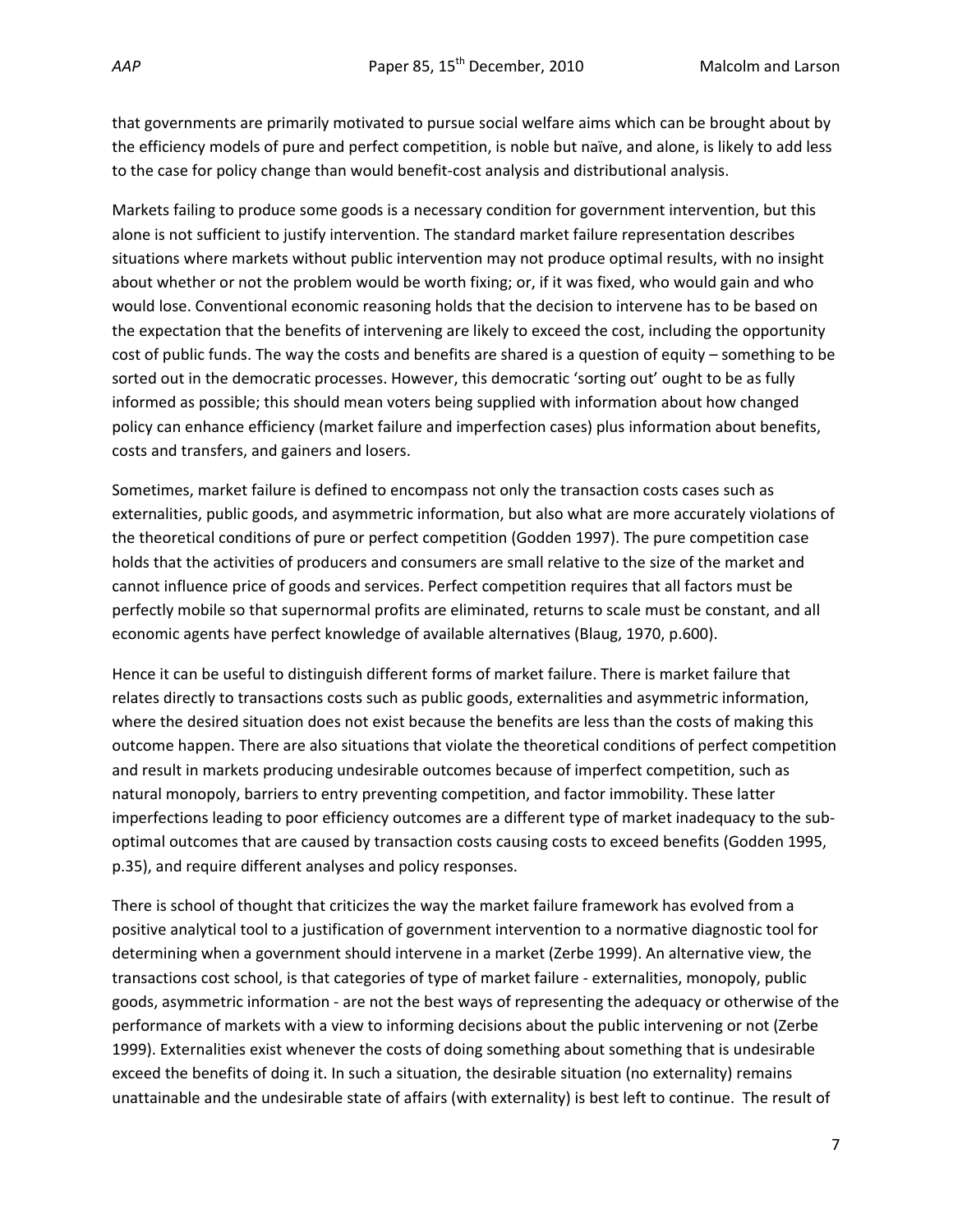this view of things is that describing a situation in which there is or is not market failure, and leaving it at that, does not inform policy a great deal nor take policy debate very far. Assessing costs and benefits of rectifying an unsatisfactory situation is always needed. Highlighting the directions and magnitudes of distributions of benefits and costs wouldn't hurt either.

## *Distributive Approach*

If the real reason for most agricultural risk related interventions by the public in markets is not to do with reducing risk, but instead is about redistributing income (Newbery 1993), then advocacy of policy change based on violations of efficiency imperatives alone and which does not recognize the real redistributive objectives of a policy, will not be all that helpful in achieving the desired changes to policies. Other policies, specifically designed to redistribute income, and that do not distort production decisions of fellow farmers, will be better at this in any case.

Seiper (1979) demonstrated the value of thinking about agricultural policy measures using a 'distributive' approach. The rationale for this approach was that seeing policy in terms of well‐meaning government correcting market failures and pursuing economic efficiency, allied to public interest theory, was inadequate. The processes of getting to the adoption and implementation of policy matter and help determine outcomes. Understanding what is done and how it is done is helped considerably by starting with the questions 'Who stands to benefit?' 'Who loses?' The result is a transparent and potentially better‐informed public debate about the proposed policy.

Transparency and better information creates the possibility of better policy. What Seiper (1979) dubbed the distributive approach developed over time through works by Stigler (1971), Posner (1974) and Peltzman (1976). It arose as a backlash to the traditional 'public interest' theory of government regulation (Seiper 1979). Distributive approaches posit that policy makers have their own welfare maximising interests in mind (Seiper 1979). Stigler (1971, p.3) suggests that 'regulation is acquired by the industry and is designed and operated primarily for its benefit'.

Seiper (1979) used the distributive approach to great effect as a framework by examining import protection, production subsidies, export subsidies and other government interventions in agriculture. Seiper analysed government interventions that make little sense from a public interest perspective and found that these interventions can be understood from distributive theory perspective–those who benefit most from the interventions were often the staunchest proponents of the intervention (1979).

A similar emphasis to that of Seiper (1971) would enhance drought policy debate and possibly improve drought policies. After assessing whether there are net benefits from a potential policy a transparent assessment of who wins and who loses from the policy, and by how much, would be an illuminating, valuable contribution to processes of forming and implementing policy $\frac{3}{2}$ .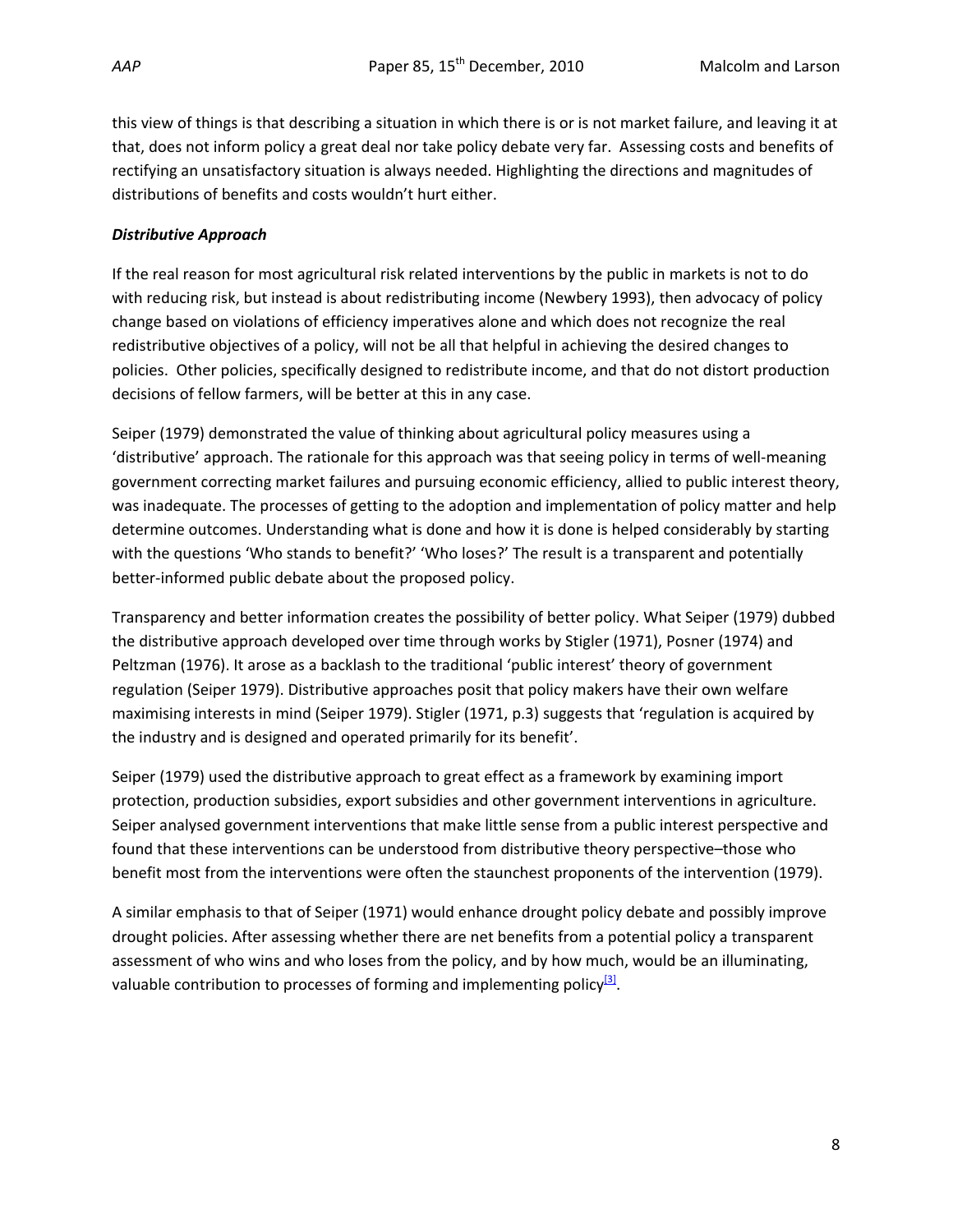## **What an approach including an emphasis on benefits, costs and distribution might look like: the case of Exceptional Circumstances Drought Policy**

An example of the type of work being advocated is the analysis of the efficiency and welfare losses and transfers to dairy farmers as a consequence of the regulated dairy policies that were in place (Freebairn 1992). This analysis indicated not only the size of the transfers from one group to another, but also in the dairy case, the relative unimportance of the efficiency losses resulting from the inelasticity of domestic supply and demand for dairy production. Dairy policy up until deregulation in 2000 is a good example where the imposition of the policy had little to do with any market failure and a lot to do with income redistribution.

An approach to making the case for or against public actions, informed by distributive theory–would be as follows:

- 1. What is the problem?
- 2. Why is this a problem– for instance: what are the costs imposed? On whom? By whom?
- 3. What has been done about the problem? By whom‐ private or public?
- 4. What is the expected cost of doing something about the problem?
- 5. Who gains from this and who loses?
- 6. How big are the transfers between groups? From whom to whom?

The determination of benefits and costs of an innovation, such as a set of drought policy measures, depends on the counterfactual situation that would apply without the particular drought policy. In the case of drought policy, the counterfactual is that all farmers would have had to manage their businesses and bear the risk of drought without public assistance. The only drought aid would be help to farmers experiencing genuine hardship akin to the hardship of others in the community who are doing it tough and with similar means. A guide to the counterfactual for the case of farmers who received drought aid is the behaviour of the 70 per cent of farmers in any drought who do not receive such aid, plus some speculation about the additional private opportunities to manage risk that would be available and would be undertaken.

Benefits and costs of public investment can be classified as primary or secondary benefits and costs. Using the benefit cost framework is useful in ensuring that all costs and benefits are identified and only genuine costs and benefits are counted. By way of example, a brief discussion of a possible *ex ante* analysis of a proposed policy such as Exceptional Circumstances is given below.

## *Primary (Direct) benefits*

There are no primary benefits from the household support or interest subsidies. These payments to farmers are a transfer from the public, not a genuine addition to economic output.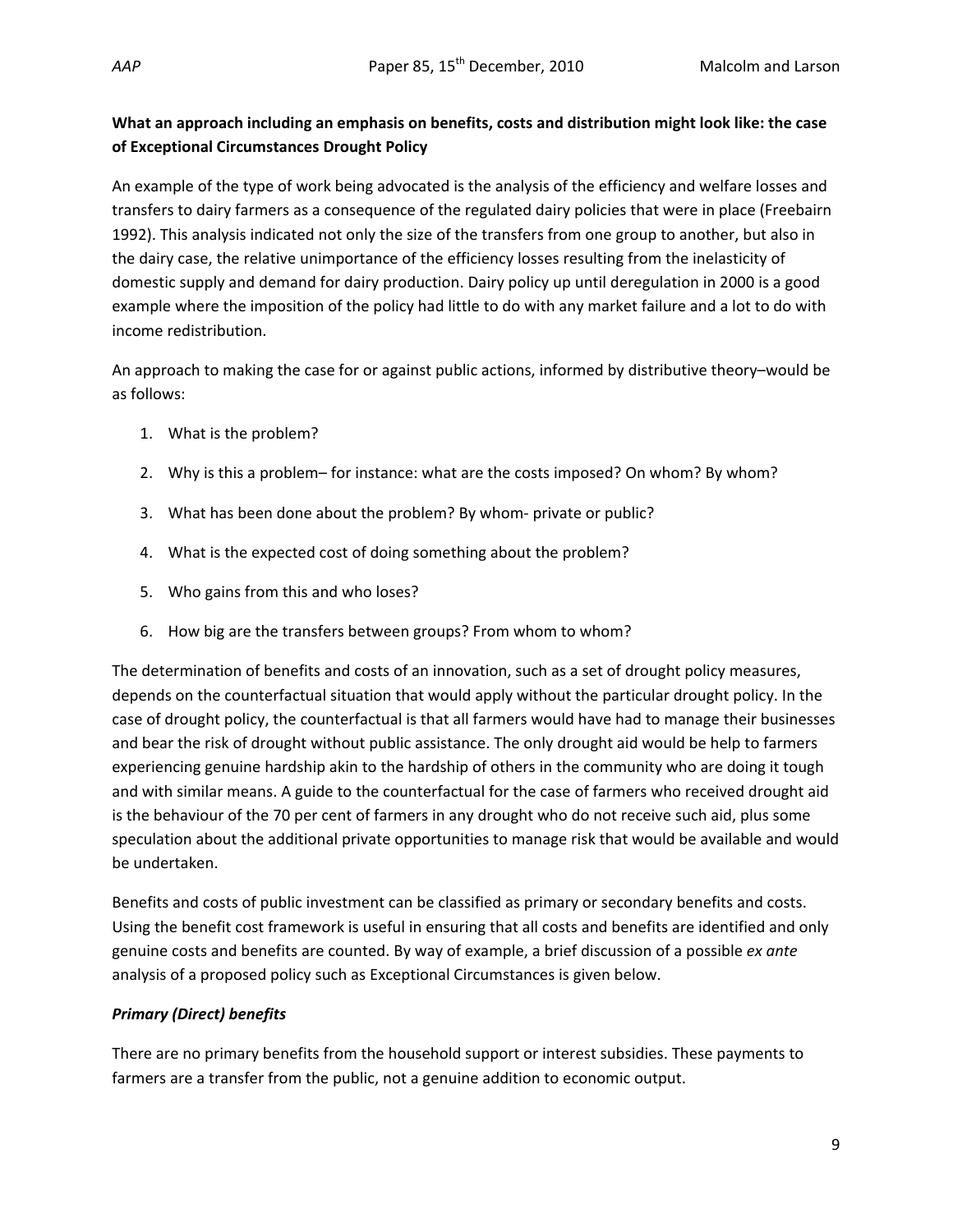There may be some tangible effects at farm level that are beneficial and arise from the inflow of cash from the drought assistance? Examples could be adverse effects avoided in particular cases, such as human or animal welfare problems, or adverse environmental effects that could otherwise have occurred. Regarding human welfare costs of drought, these can be significant, and in some cases tragic for farm families. However, society has existing welfare safety net arrangements to help people in trouble for any of a range of reasons, quite apart from drought‐related measures.

## *Secondary (Indirect) benefits*

Claimed secondary benefits are usually spurious, for instance, claimed regional multiplier effects on local economic activity of the initial cash payments (Sinden and Thampapillai 1995).

## *Primary (Direct) costs*

Primary costs of drought assistance to farmers are:

- benefits foregone from the alternative uses of resources used in drought assistance, both household assistance and business support such as interest subsidies and other measures. The expected primary cost of resources used for Exceptional Circumstances sum could be estimated, based on expectations about dispersion, frequency, severity and duration of droughts, and an opportunity cost applied to this sum.
- loss of economic surplus that would have resulted from successful managers of risk being able to increase the efficiency of their businesses if drought assistance was not paid to their less successful competitors. For example, farmers who prepare for and manage drought lose opportunities to expand their businesses and to raise the return on the capital that as a result of drought aid continues to be controlled by farmers who manage risk and drought less successfully, less profitably.
- subsidies on inputs such as freight costs and fodder go largely to suppliers of these services, not farmers. Though a transfer, such payments also distort incentives and misdirect resources
- costs related to the absence of beneficial private investment that would occur if the drought assistance system was not in place and private management of risk was not distorted by public interventions.

## *Secondary (Indirect) costs*

• the risk management instruments that could arise if drought risk was not subsidized, and which if they developed would increase efficiency of risk management for farmers.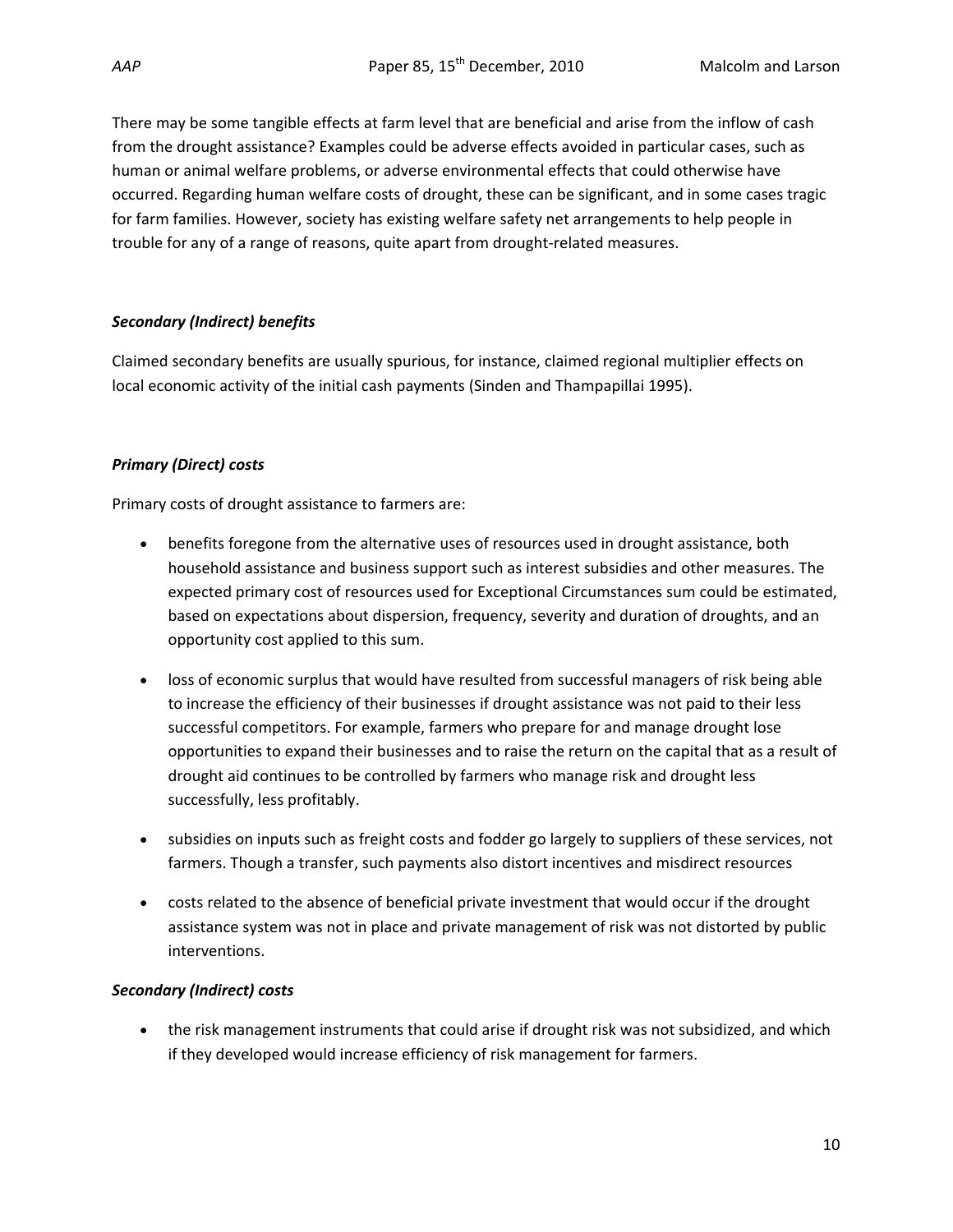• Drought aid regarded as a direct subsidy to agriculture in international assessments and contributing to adverse trade outcomes

## *In practice*

Without putting precise numbers on all of the different categories of benefits and costs, some conclusions are clear. The primary cost would be able to be estimated, based on experience. These costs would be highly likely to be large relative to the potential benefits, which are few in number and highly likely to be small in value.

In distributive terms, the public at large (including successful and tax-paying farmers) lose the opportunity cost of capital used for drought aid and a small proportion of farmers are likely to gain considerably at the expense of the public and other farmers who do not receive help.

A benefit-cost framework and distributional analysis approach to policy, as presented above, begins with a properly done, comprehensive benefit‐cost analysis to determine if government intervention in a situation will be beneficial in a national efficiency sense. Obviously, benefit‐cost analysis has limits. Some components can be identified but are difficult to value. Additionally, components are susceptible to manipulation, especially in the assumptions that go into it. Proper testing of assumptions and their implications is necessary. Burgman (2005) writing about incorporating consideration of risk in decision analysis advocated an 'honest, transparent and complete' approach. The same applies to the benefit cost analysis of policy proposals: all aspects of proposal included in the benefit cost analysis is the key. The distribution of benefits and costs is also needed to identify the parties who stand to gain and lose from a policy. This information has direct relevance to policy that is predicated on redistributing income.

Further, using a benefit-cost analysis in the first instance may avoid common fallacies about market failure and government involvement. It is sometimes assumed that if the private sector is doing something, then it must be doing enough and that the amount supplied must be the efficient quantity. Second, if there is no obvious market failure in an area of the economy then it may be thought there could not be any net social benefits from government investment in that area.

A common reaction to suggestions that there are few genuine benefits from drought assistance policy goes along the lines that there are benefits to rural economic activity and benefits to the 'social fabric' from assistance to manage drought risk. The first answer to these types of responses is straight-forward: one objective, one policy. If the aim is to promote economic activity in rural regions then policy instruments should directly tackle this aim. Pursuing aims of rural development through drought policy that assists one third of farmers at the expense of the rest is an inefficient way of promoting regional development.

Making reasonable estimates about expected benefits and costs and the distribution of them would be a useful contribution to debate about drought policy. Even so, there remains the conundrum about potential versus actual Pareto gains; the distribution of net benefits and the intractable issues about the effects on individual utility social welfare of gains to the gainers and losses to the losers and the issues deriving from the impossibility of comparisons of interpersonal utility, for example, the utility gain of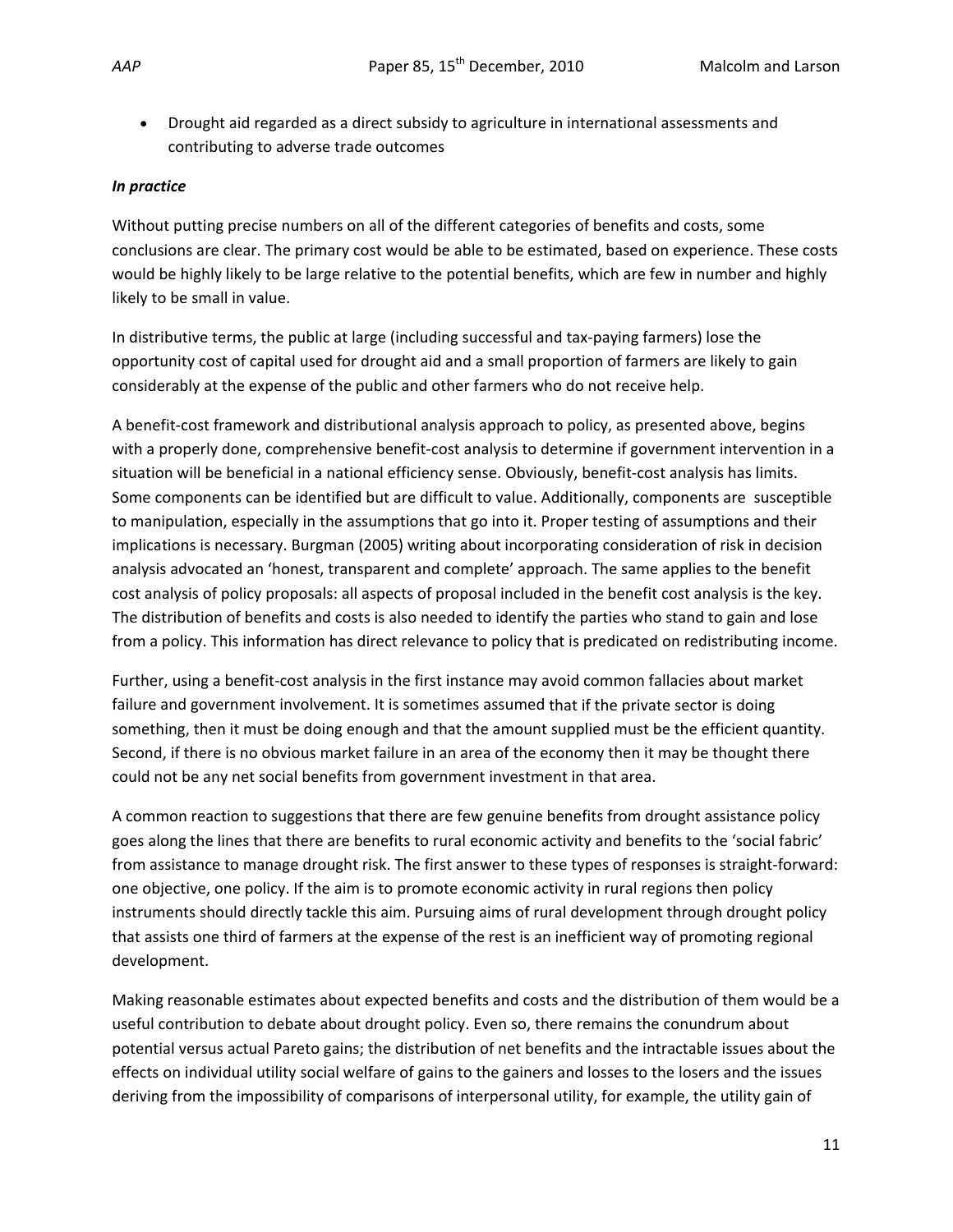extra income to someone who 'started out with nothing and still has most of it' compared with the utility gain of extra income for someone situated at the opposite end of the wealth spectrum. Though these issues remain unresolved, making transparent in a democracy the distributive effects of policies such as drought policy, and highlighting the distributional motives for governments favouring one policy over another, ought to result in a voting public that is informed better with the chance to endorse or oppose actions with particular results for the real reasons that the policies are being put forward.

## **Changing Drought Policy**

The core of the economic argument against the various forms of drought policy is that all risk has a cost and this cost will be incurred somewhere by someone in the economy. The costs of drought policies are more than the direct taxpayer costs of government responses to drought. The typical public policy responses impose further costs in the form of 'hidden' opportunity costs of resource misallocation; denied opportunities for farm businesses best equipped to manage and exploit the risks of farming; and the misdirection of incentives and the subsequent costs that result from perversely distorting incentives, including effects on the values of assets.

It is seldom ever true that drought *alone* breaks businesses, nor is it true that if a farmer stops farming he or she takes the land and plant and stock with them. Entry follows exit. In popular representations, farmers and their resources are supposedly somehow lost to the economy. In reality, the farm resources remain in agriculture, generally in better hands and better managed, and contribute more to national welfare, than was the case previously. When considering what can be done about drought policy, the natural, social and economic environment in which things are done, matters. Sensible policy for dry years has the best chance of being formulated and implemented in wet years.<sup>[4]</sup>

The Commonwealth government review of social aspects of drought argued for a new national approach to 'living with dryness' (DAFF 2008). The focus of future drought policy, argued the members of the panel conducting the inquiry into the social effects of drought, ought to be on 'facilitating the social wellbeing of farm families, rural businesses and communities to improve their capacity to live with dryness'. This approach would have the effect of improving economic and environmental outcomes, they argued. Hence it was proposed that 'future policy be about people: changing perspectives on dryness'. How or why the social welfare effects of 'dryness' in policy 'about people' should be analysed other than in an economic framework, or farm poverty distinguished from any other causes of similar poverty, hardship and suffering in society, was not made clear in this report.

The Productivity Commission (2009) Final Report about drought policy recommended, *inter alia*, that the exceptional circumstances interest rate subsidies be terminated; transactions based subsidies be ended; and exceptional circumstances relief payments and small business income support and financial planning grants be ended. The 'lines on a map' approach to drought was to be replaced by a focus on individual businesses and their financial status. Transitional arrangements were advocated, and a 'new policy framework for self‐reliance and preparedness' should be implemented (Productivity Commission 2009, pp.xlix‐liii). In essence, a welfare‐based system is recommended, to be determined on a case by case basis.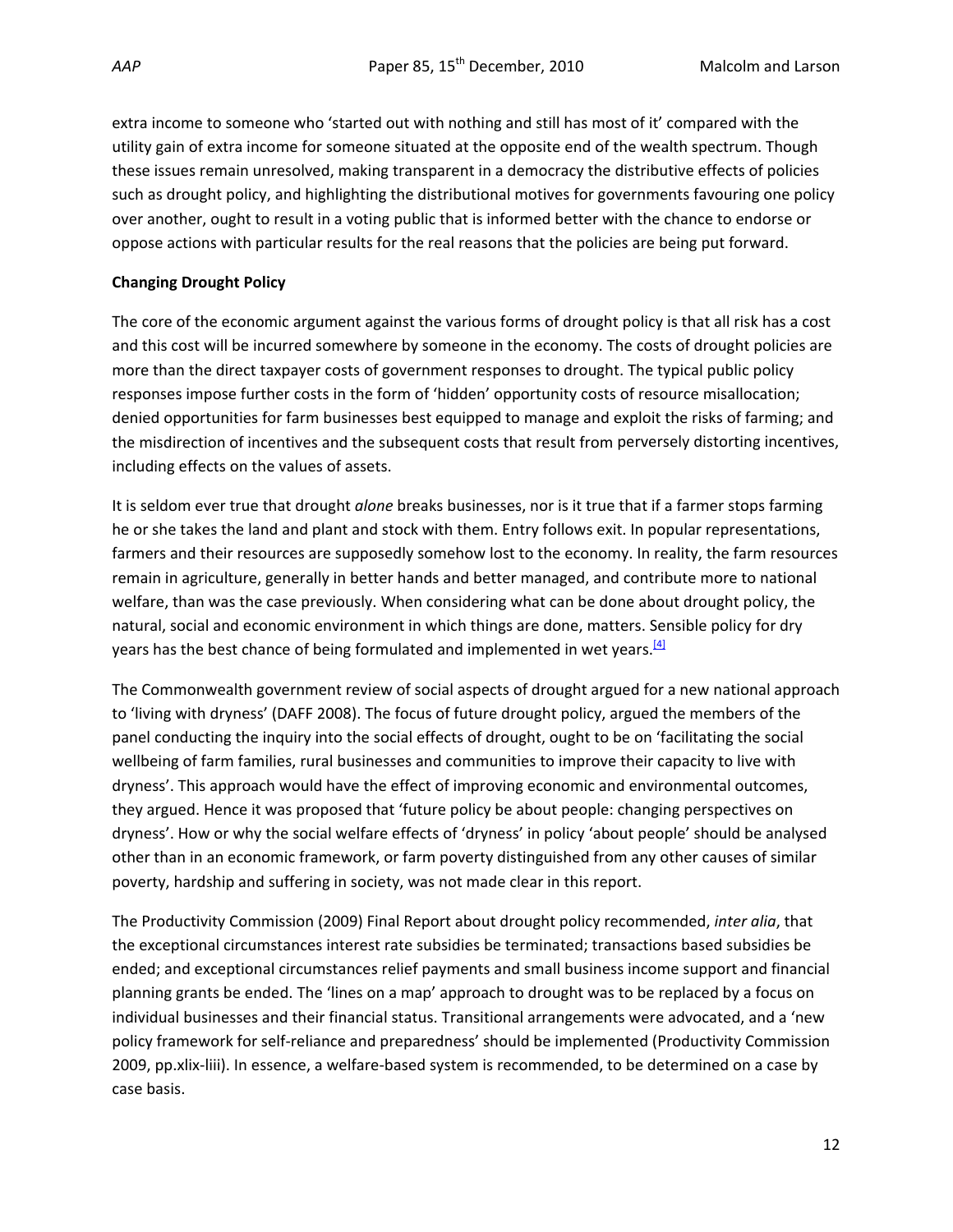In recent years the National Farmers' Federation (NFF) has advocated that 'drought policy should place greater emphasis on supporting farm businesses to improve their preparedness for severe drought events' (NFF 2006). The National Farmers Federation is supportive of the Productivity Commission (2009) approach of doing away with the EC interest subsidy and emphasizing a case by case approach of assisting farm businesses in financial difficulty because of drought. Although the NFF has differences with the Productivity Commission about the detail of the duration and frequency of eligibility for welfare support, the NFF approach reflects concern for the 70‐80 per cent of farmers who do not receive drought financial aid in any year.

What could be done in the future if a government was inclined to treat seriously economic concerns about drought policy? Identifying and valuing all the benefits and costs of public interventions to manage farm risk, and identifying the distributive outcomes of such interventions, followed by genuine commitment to no longer use the current policy measures that do not work or that make things worse, in efficiency or equity senses, would be a good starting point. This would immediately rule out the use of exceptional circumstances, interest subsidies, transactions subsidies and special access to short term finance and welfare payments. Multi-peril insurance cover requiring subsidy by the public too would be ruled out. Not subsidizing drought risk would give substance to the aim of farmers being 'self‐reliant', as the national drought policy was first formulated in 1992. Government could have a role in discovering and disseminating information about the following:

- the effects of risk on the structure of Australian agriculture;
- the realistic prospects for profit in farming and the medium-term imperatives faced by farm businesses to survive, increase productivity and grow;
- the distribution of sizes of farm businesses and their relative contributions to the Gross Domestic Product (only a small proportion of farms in any industry really matter in this regard); detail about disbursement of publicly‐provided drought aid – who gets how much and why – or why not?;
- the role and use of market instruments for managing farm financial and business risks; the role and use of alternative risk management strategies, in the whole farm context; trade‐offs in consumption of capital and goals of intergenerational transfer of capital; and
- welfare provisions that are available to farmers suffering hardship.

Central to any commitment to reform public approaches to drought policy would be re‐assessment of institutional arrangements for deciding and implementing drought policies, and concerted effort to ensure Commonwealth‐State financial arrangements for funding drought policies are compatible with good policy being developed and implemented.

Sound policies do not reduce incentives on the part of individuals to make rational decisions to manage the risk of drought. Certainty in advance about the application of policy is essential so that this certainty becomes an integral part of the individual decision processes. Sound drought policies should not be tied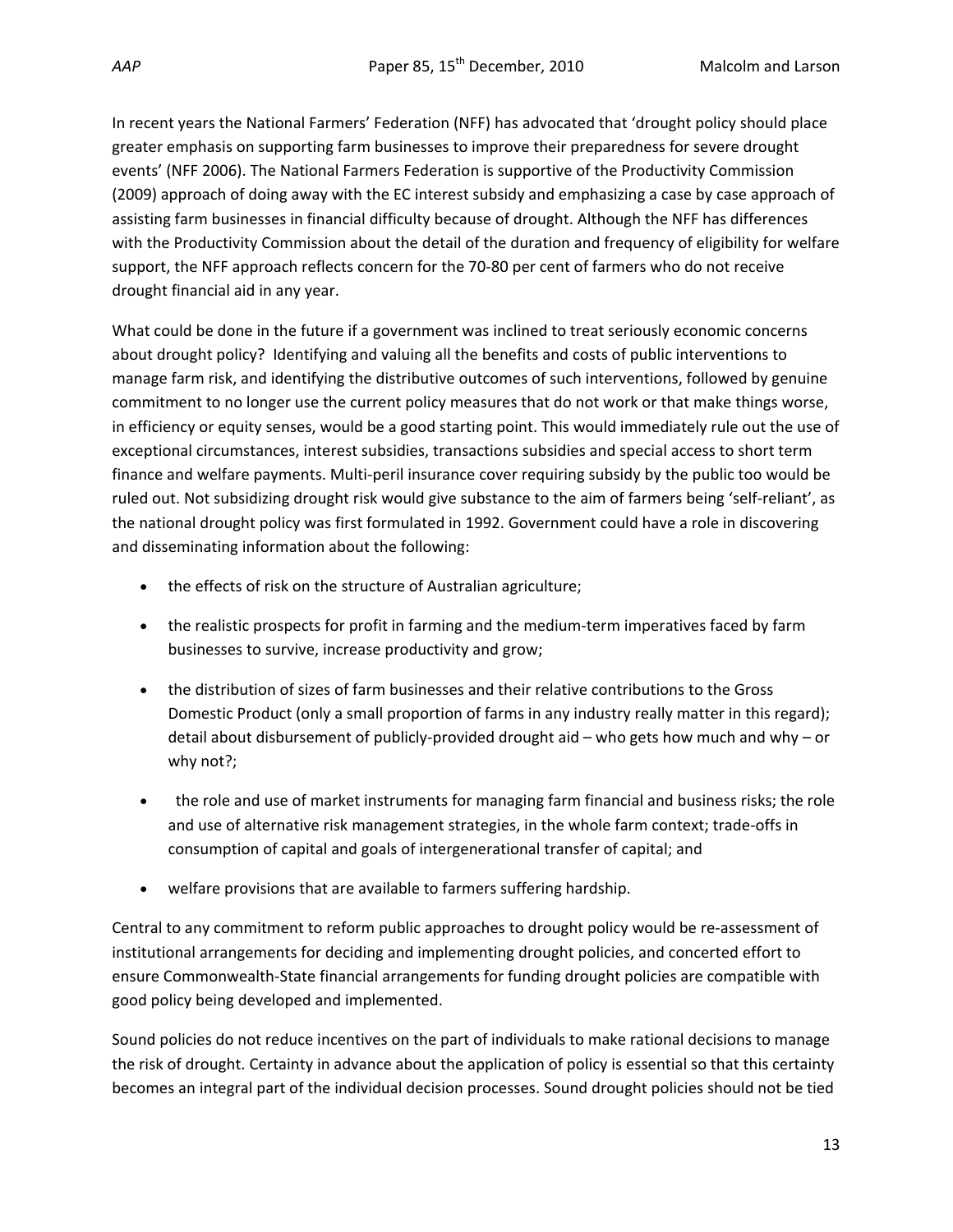to factors of production. The aim of government policy interventions ought to be to help with catastrophic risk that does not crowd‐out private sector insurance, and does not discourage farm managers from acting to manage their risks efficiently

Accompanying a public commitment to efficiency and equity would be clear understanding and recognition that the farm businesses best equipped to farm in Australia, and by definition the farm businesses best equipped to manage drought, are medium to large‐sized operations that manage their risks effectively from a whole farm perspective. A minority of medium to large businesses account for the majority of farm output and gross value of agricultural product. A sound goal would be to avoid creating perverse incentives that impede the scope for these businesses to do what they do best – farm well, manage all of their risk well, and grow steadily despite intermittent serious drought.

## **Conclusion**

Drought policy in Australia has a long history of being criticized for muddling means and ends, and for being inefficient and inequitable. The broad proposition of this paper is that analysing agricultural policy, such as drought policy, is likely to be more productive if analysts went further than the common approach of describing the situation as failure of markets, with the implication that once recognising this, government will implement efficiency‐oriented policy. Better can be done. Defining the genuine benefits, costs and transfers, using a few simple figurings to estimate the magnitudes of benefits, costs and transfers where possible, and making the results of the policy benefit‐cost analysis approach transparent and widely known should not be a 'step too far' to contribute to forming policy. Taking this step would add significantly to public debate and, maybe, edge policy further towards better‐defined ends and means, improving efficiency and equity.

## **References**

Blaug, M 1970, *Economic theory in retrospect*, Heinemann, London

Burdon, A 1995, *Dry paddocks, damp policies: Drought assistance policies and their effectiveness*, Research Paper No. 6, 1995–96, Parliamentary Research Service, Canberra.

DAFF 2008, *It's about people: Perspectives on Drought*, Report to the Government by an expert social panel, Canberra. http://www.daff.gov.au/agriculturefood/drought/national\_review\_of\_drought\_policy

DAFF 2009, Draft risk management questionnaire regarding Australia to the OECD, unpublished.

Edwards, G and Watson, A 1978, 'Agricultural Policy', in Gruen, FH (ed.), *Surveys of Australian Economics, Vol. 1*, Allen and Unwin, Sydney.

Freebairn, JW 1983, 'Drought assistance policy', *Australian Journal of Agricultural Economics,* vol. 27, no. 3, pp. 185‐199.

Freebairn, J 1992, 'Dairy industry policy', *Review of Marketing and Agricultural Economics*, vol. 60, no. 1, pp. 23‐41.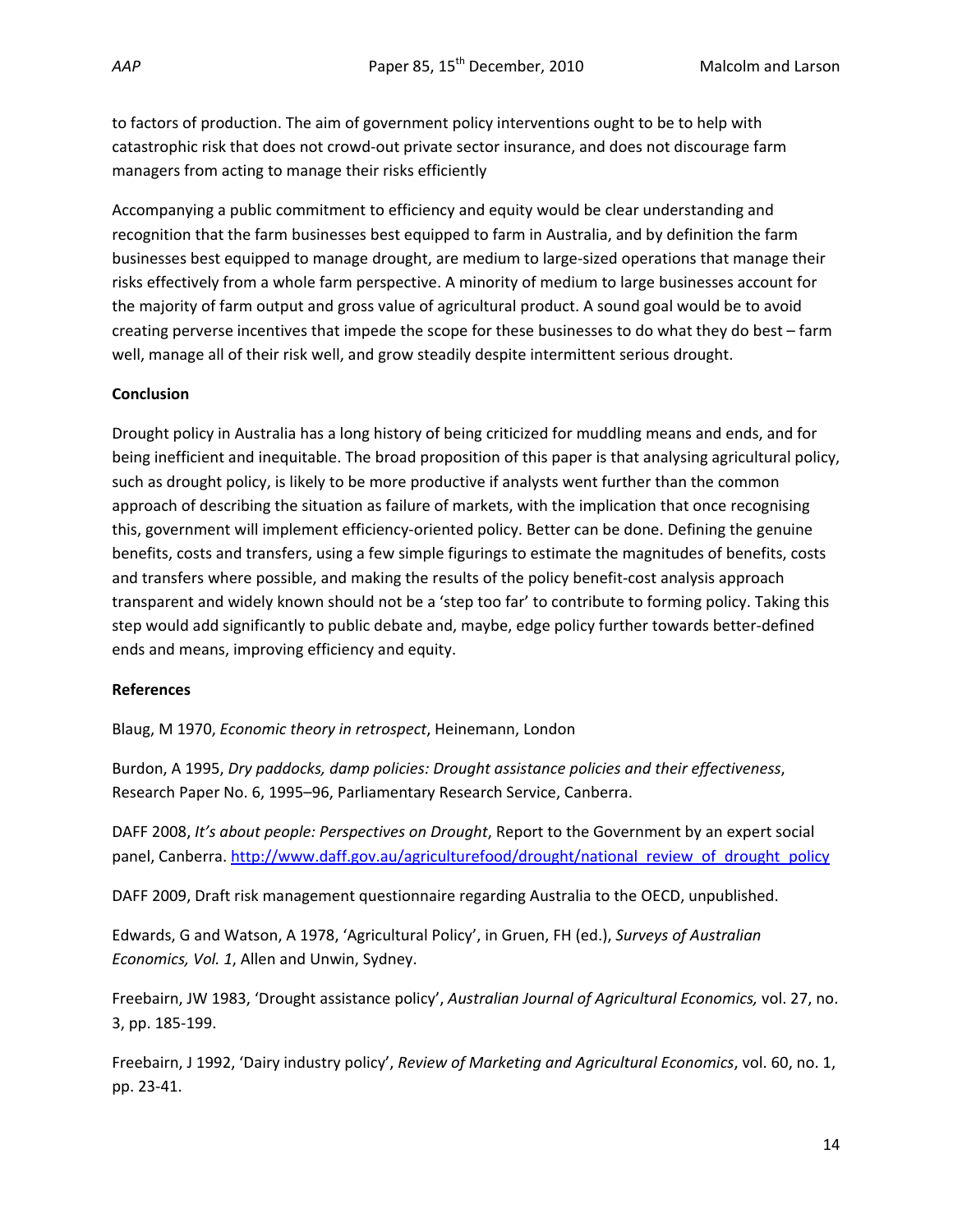Godden, D 1997, *Agricultural and resource policy: Principles and practice*, Oxford University Press, Melbourne.

Harris, S, Crawford, JG, Gruen, FH and Honan, ND 1974, *The principles of rural policy in Australia: A discussion paper*, Rural Green Paper, AGPS, Canberra.

Hennessy, K, Fawcett, R, Kironoa, D, Mpelasoka, F, Jones, F, Bathols, J, Whetton, P, Stafford‐Smith M, Howden,M, Mitchell, C and Plummer, N 2008, *An assessment of the impact of climate change on the nature and frequency of exceptional climatic events*, CSIRO/Bureau of Meteorology, Canberra. www.bom.gov.au/climate/droughtec.

Lipsey, RG and Lancaster, K 1956, 'The general theory of second best', *The Review of Economic Studies*, Vol. 24, No. 1, pp. 11‐32.

National Drought Policy Review Panel 2004, *Consultations on national drought policy: Preparing for the future,* Drought Panel Review Report, Canberra.

National Farmers Federation 2006, *National drought policy priorities*, National Farmers Federation, Canberra.

Newbery, D (1993), 'Implications of Imperfect Risk Markets for Agricultural Taxation', chapter 21 in K. Hoff, A. Braverman and J. Stiglitz (eds), *The Economics of Rural Organization: Theory, Practice and Policy*, Oxford University Press for the World Bank.

Posner, RA 1974, 'Theories of economic regulation', *The Bell Journal of Economics and Management Science*, vol. 5, no. 2, pp. 335‐358

Productivity Commission 2005, *Trends in Australian agriculture*, Final Report, Commonwealth of Australia, Canberra.

Productivity Commission 2009, G*overnment drought support*, Final Report, Commonwealth of Australia, Canberra.

Seiper, E 1979, *Rationalising rustic regulation*, The Centre for Independent Studies, St. Leonards, NSW.

Sinden, JA and Thampapillai, DJ 1995, *Introduction to benefit‐cost analysis*, Longman, Melbourne.

Stigler, GJ 1974, 'The theory of economic regulation', *The Bell Journal of Economics and Management Science*, vol. 2, no. 1, pp. 3‐21.

Zerbe, RO and McCurdy, HE 1999, 'The failure of market failure', *Journal of Policy Analysis and Management*, vol. 18, no. 4, pp. 558‐578.